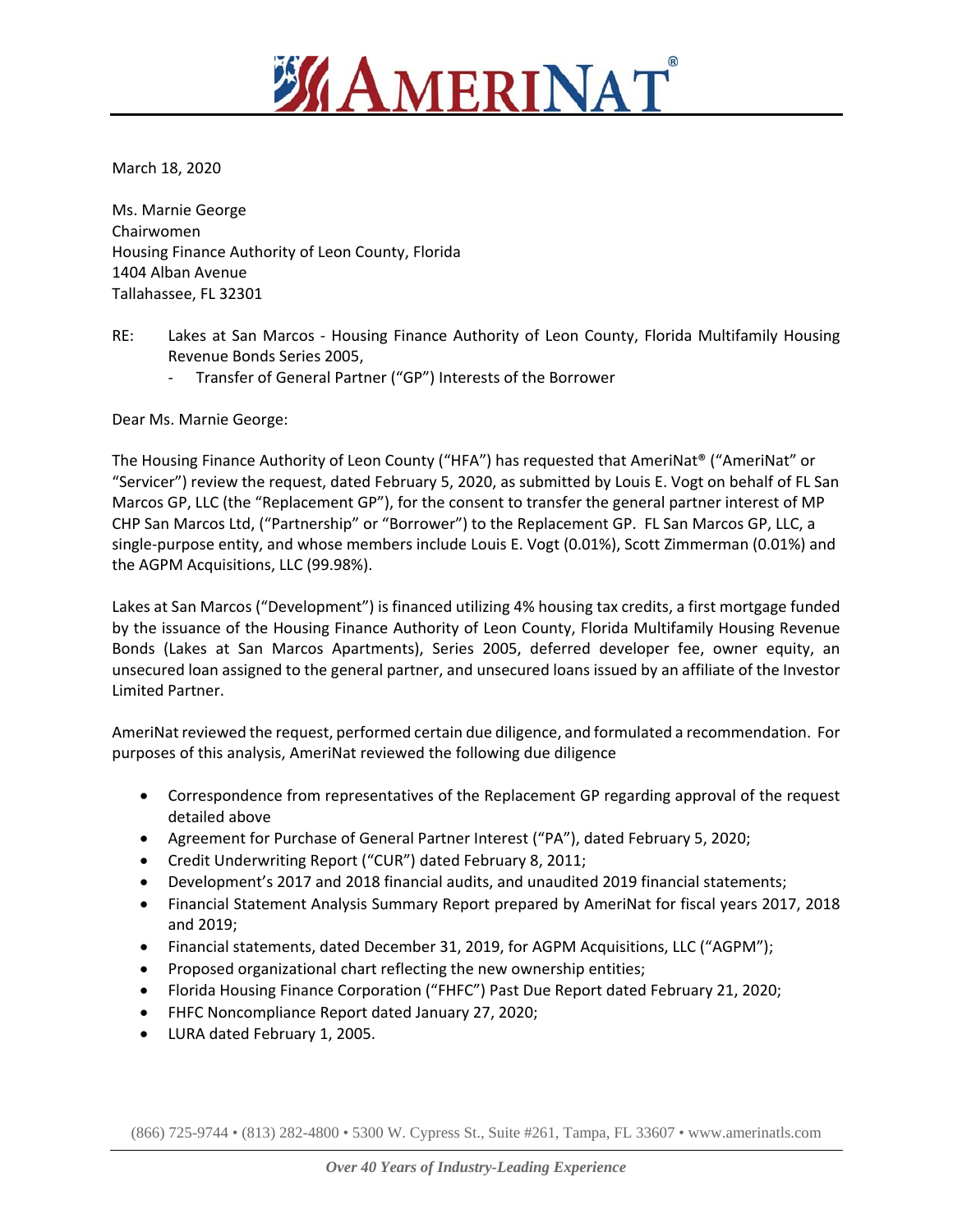#### **Background**

The Lakes at San Marcosis a 312‐unit apartment property consisting of 260 affordable units and 52 market rate units located in Tallahassee, Leon County, Florida. CMP CHP San Marcos, Ltd, was formed in February 2005. Due to construction delays and cost overruns, the Development was not fully completed until 2011. During this period (2005‐2011), the original General Partner was removed (2010). The current General Partner, Lakes at San Marcos GP, LLC, an affiliate of the Limited Partner, having purchased the Partnership's General Partner interest in June 2018. The Limited Partner is an affiliate of Hunt Capital Partners.

The property is financed utilizing 4% housing tax credits, a first mortgage funded by tax exempt bonds issued by the Housing Finance Authority of Leon County, a deferred development fee, owner equity, an unsecured loan assigned to the General Partner, and unsecured loans issued by an affiliate of the Investor Limited Partner.

Operation of the Development is restricted by terms and conditions detailed in the LURA, dated February 1, 2005 for a term of approximately 50 years. For the Development, no less than 75% of the units are restricted to households with annual income that no more than 60% Area Median Income ("AMI"). No income restrictions apply to the remaining units.

According to the Financial Statement Analysis Summary Reports prepared by AmeriNat for fiscal years 2017, 2018 and 2019, the Development operated with gross potential rental revenue ranging from approximately \$2.9MM to \$3.1MM. During those years, the economic vacancy ranged from 9.0% to 11.2% and net operating income ranged from approximately \$1.0MM to \$1.28MM. During the same period, the first mortgage debt service coverage ranged from 0.87x to 1.17x.

The 2018 financial audit notes that the financial statements were prepared on a going concern basis. The Partnership has historically incurred recurring losses from operations, and suffered from negative cash flows. The Partnership is in technical default on its note payable to the General Partner; however, no actions have been taken by the General Partner to call the debt. In addition, management discovered during 2018 that there were water infiltration issues requiring significant repairs. Ultimately, some of the repairs were covered by insurance, but there remains additional work to be completed that could result in further negative cash flows.

On October 10, 2018, the property sustained damages from hurricane Michael. The hurricane caused varying degrees of wind and water damages. Damages estimates according to the 2018 financial audit were ranged from \$3.5MM to \$5.8MM with some of the damage expected to be covered by insurance. AGPM, in conjunction with its affiliate construction company, is confident that the Development's water intrusion issues can be appropriately mitigated at a cost of \$3,000,000 or less. As part of the negotiated agreement, the Replacement GP will make a Capital Contribution which will be utilized by the Partnership to satisfy immediate capital needs at the property.

The most recent Management Review and Physical Inspection completed August 6, 2019, reflected several noncompliance issues. The noncompliance issues were resolved and a closeout letter, dated September 20, 2019, was issued.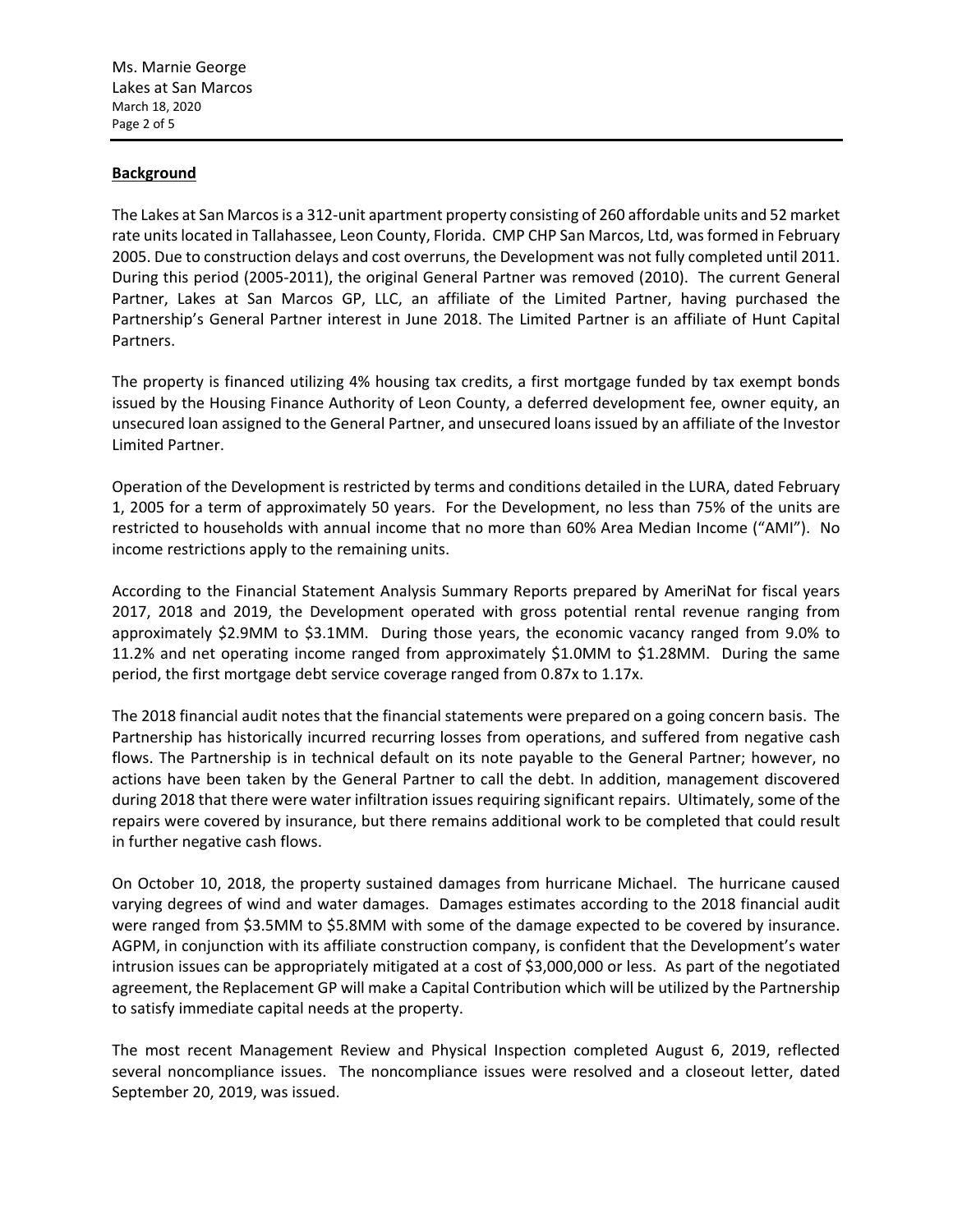#### **Ownership Transfer**

The PA is for the purchase of the general partner interest, and is between Lakes at San Marcos GP, LLC ("Seller") and FL San Marcos GP, LLC ("Buyer") for the Seller's entire interests in CMP CHP San Marcos, LTD. The purchase price is \$16,100,000 less the sum of the outstanding principal, plus accrued but unpaid interest, at the closing date, with the closing date to be no later than May 1, 2020. The Buyer shall have three separate options to extend the closing date for 30 days per option for the cost of \$50,000 for each extension. The payment of the option extension will be credited towards the purchase price. The PA provides for the right to terminate the PA for a material breach of any representation, warranty or covenant of Buyer not cured within 10 business days for both the Buyer and Seller. The Buyer may terminate the agreement any time prior to the end of its inspection period (April 1, 2020).

Along with standard and typical buyer and seller obligations, the Buyer, Seller and Limited Partner will execute a Second Amendment to the Partnership Agreement  $("2<sup>nd</sup>]$  Amendment"). Along with requirements related to Section 42 Low Income Housing Credit, the 2<sup>nd</sup> Amendment obligates the Buyer to make \$3,000,000 in capital contributions to the Partnership, which may be made over a 24-month period, the proceeds of which shall be used to fund capital improvements to the Development and costs associated with the PA that include but not limited to \$500,000 towards the purchase price, capital repairs, operating deficits, if any, and closing the transaction. Additionally, the Buyer's development team will post a declining Letter of Credit in the amount of \$1.8M to the syndicator for potential tax credit recapture through end of compliance. For one year after the end of the Compliance Period, the Buyer will have an option to purchase the limited partner interests in the Partnership.

FL San Marcos GP, LLC is a newly formed entity that does not possess any financial information. It is owned by AGPM Acquisitions, LLC, Mr. Vogt and Mr. Zimmerman. AGPM Acquisitions, LLC is owned by Mr. Vogt and Mr. Zimmerman. Combined, Mr. Vogt and Mr. Zimmerman have over 65 years of varied real estate experience, and are experienced affordable housing real estate developers. The development team has experience in a vast array of federal, state and local affordable housing financing programs, including 4% and 9% Low Income Housing Credits, tax exempt bonds, SAIL funds, SHIP funds, as well as HOME loans. They are being relied upon for their experience and financial capacity. Financial Statements for Mr. Vogt and Mr. Zimmerman reflect significant liquidity and net worth.

AmeriNat completed a review of Schedules of Real Estate Owned, and Contingent Liabilities for Mr. Vogt and Mr. Zimmerman, and found the information contained therein to be satisfactory. AmeriNat reviewed financial statements for AGPM Acquisitions, LLC that were also found to be satisfactory.

## Proposed Property Management Company

In addition, a request is being made to FHFC to consent to change from the current property management company, Services – TaylorMade, a Florida‐based corporation not affiliated with the current general partner, to AGPM, LLC, a Florida‐based affiliate of the Replacement GP. AGPM, LLC currently manages a portfolio of over 13,000 units located throughout the southeastern United States, including a multifamily property in Tallahassee.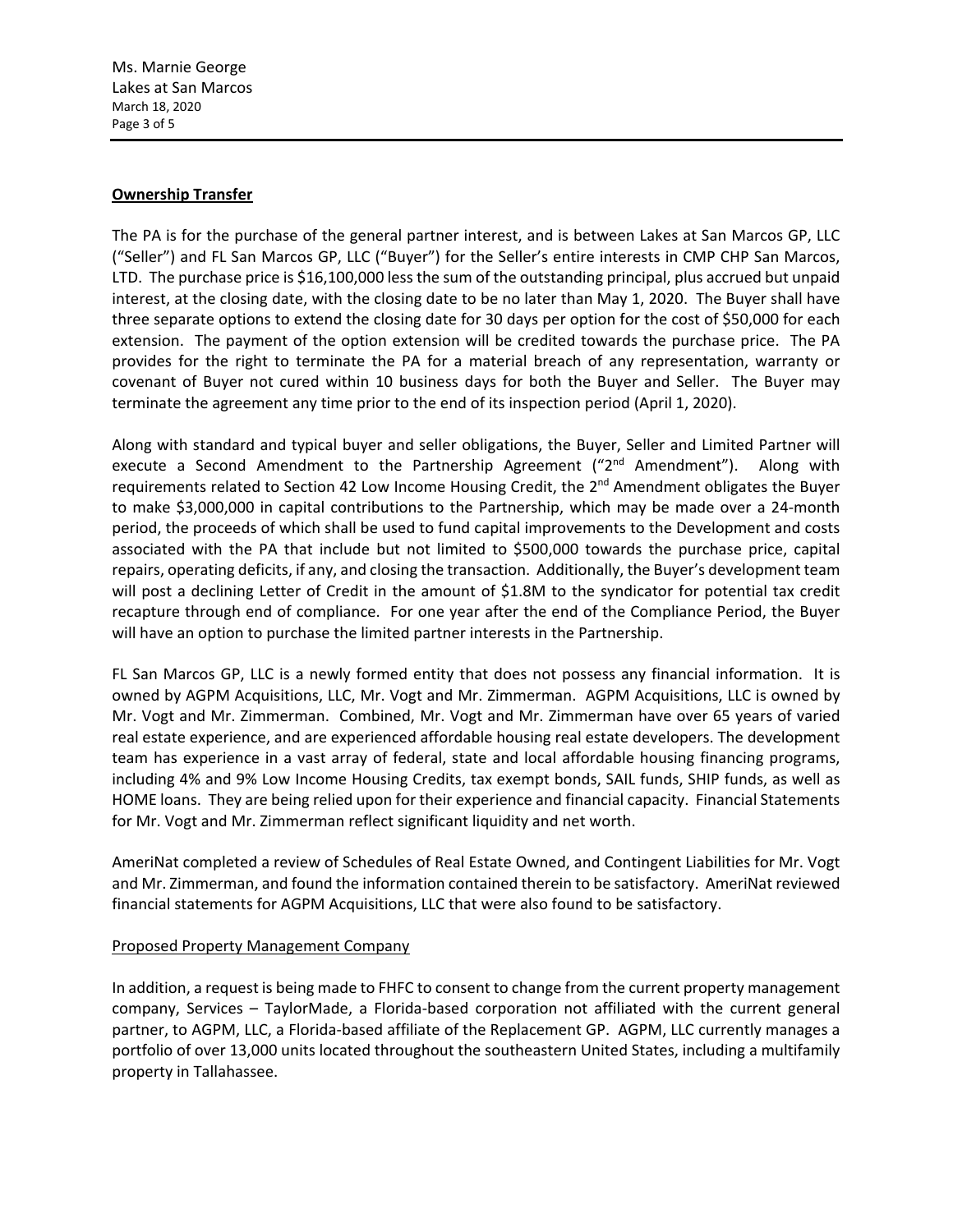AGPM, LLC was established in October 2008 as an owner/manager of affordable housing and Housing Tax Credit properties in Florida and the southeastern United States. Based in Orlando, Florida, AGPM, LLC is actively involved in the acquisition and renovation of value‐added residential rental communities, with experience in handling loan restructures, purchasing notes, acquiring general/limited partner interests, joint ventures and fee simple purchases. The executive staff is led by member/managers Scott Zimmerman and Louis Vogt. Currently, AGPM owns/manages in excess of 50 properties and 9,000 units throughout the southeastern United States (Florida, Georgia, South Carolina, North Carolina Texas, Virginia, and Tennessee). AGPM, LLC demonstrates sufficient experience in the management of affordable multifamily housing to serve as the Development's property manager.

## **Additional Information**

According to Mr. Vogt, the transfer of the GP interest will be subject to the current bonds outstanding whose servicer (Hunt Mortgage Capital) and bond investor (Bank of America) have both approved. Florida Housing Finance Corporation has delivered its Assignment and Assumption Agreement related to the Extended Use Agreement.

Unlimited operating deficit guarantees through the end of the Low‐Income Housing Tax Credit ("LIHTC") compliance period will be provided to the LIHTC syndicator by AGPM Acquisitions, LLC, a closely‐held entity owned by Mr. Vogt and Mr. Zimmerman. While the syndicator does not require additional guarantees to be provided by Mr. Vogt and Mr. Zimmerman, the HFA does. The guarantees provided to the HFA shall be provided by Mr. Vogt and Mr. Zimmerman, and not solely AGPM Acquisitions, LLC.

According to the FHFC Noncompliance Report dated January 27, 2020, no noncompliance items exist for the proposed Development Team.

According to the FHFC Past Due Report dated February 21, 2020, no noncompliance issues exist for the proposed Development Team:

## **Recommendations**

AmeriNat's review indicates AGPM Acquisitions, LLC, Mr. Vogt and Mr. Zimmerman, including the property management company, have the pre‐requisite combined financial strength and experience to successfully own and operate the general partner of the Borrower. Accordingly, AmeriNat recommends the HFA consent to, and approve, the transfer of the general partnership interest to FL San Marcos GP, LLC and modification of any other documents required to effectuate the transfer of general partner interests, subject to the following:

- 1. Replacement GP and principals (if applicable), as well as the withdrawing entities, to execute any assignment and assumption documents the HFA deems necessary to effectuate the transfer of general partner interests;
- 2. Any guarantees required by the HFA are to be provided by Mr. Vogt and Mr. Zimmerman, and not solely AGPM;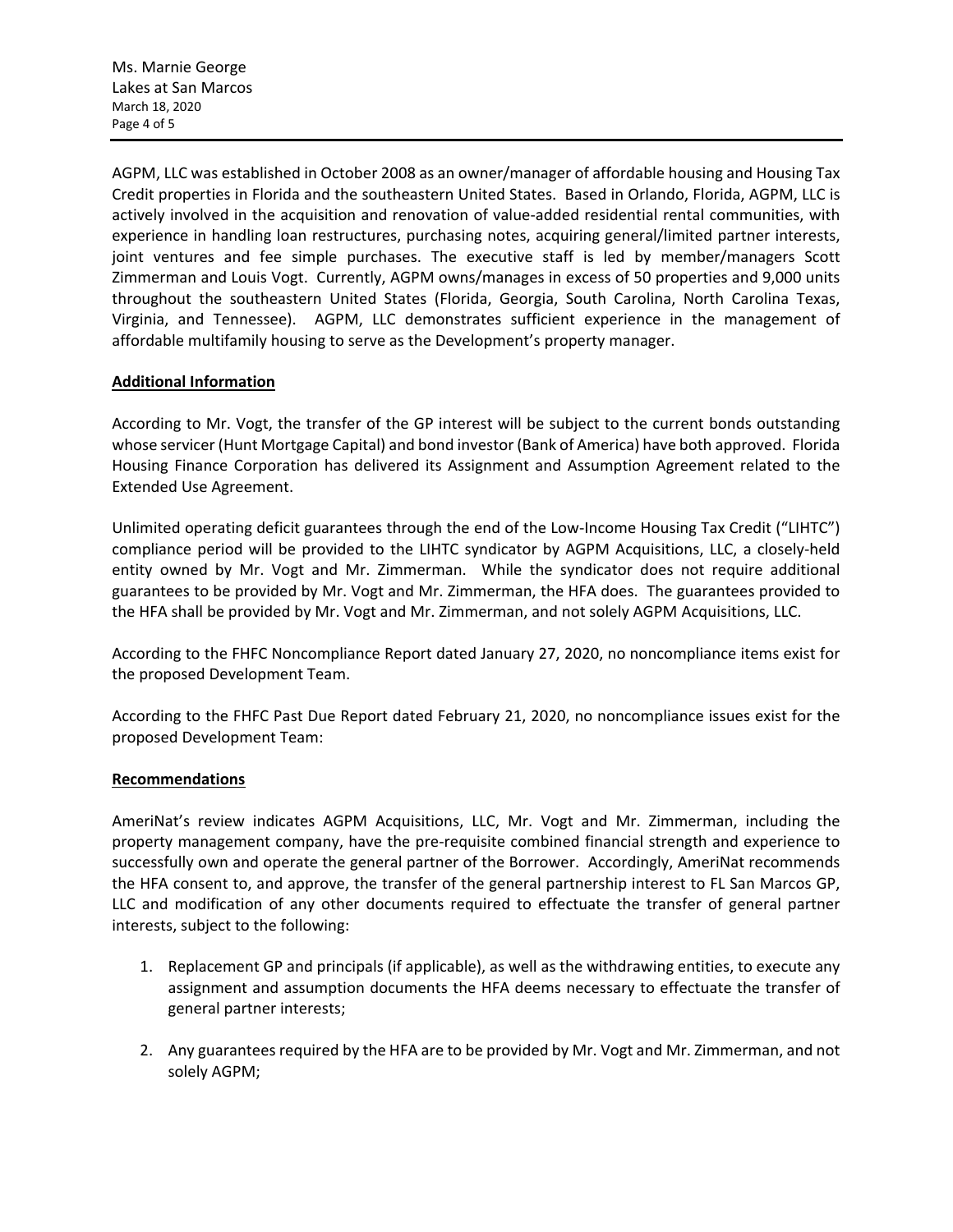- 3. Payment of all costs and fees to the HFA, its Legal Counsel and Servicer, if any, as applicable;
- 4. Consent of any lenders and syndicator, as applicable;

Please do not hesitate to contact me if you need further assistance.

Sincerely,

Ta Zoulouder

Tom Louloudes Multifamily Credit Underwriter Manager

Attachments (organizational charts – current and proposed)